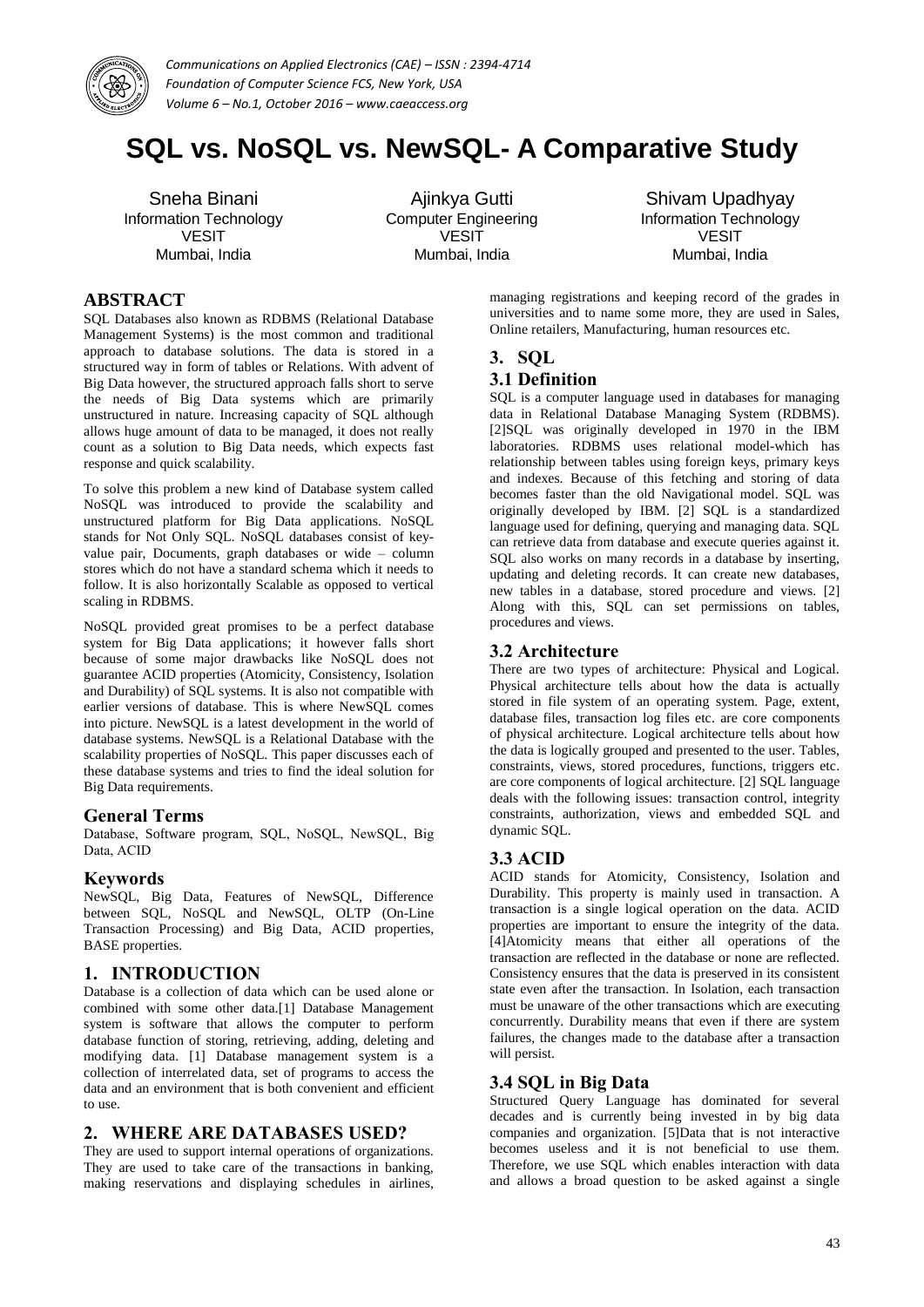

database design. [5]SQL allow users to apply their knowledge across systems and provides support for third-party add-ons and tools because it is standardized. [5]SQL solves problems ranging from fast write-oriented transactions to scan-intensive deep analytics. Since SQL is schema-oriented , the structure of the data should be known in advance which is difficult to obtain in big Data. Also, processing unpredictable and unstructured information is not possible for SQL. Hence, we have to switch to NoSQL so that these flaws can be fixed.

# **4. NoSQL**

# **4.1 What is NoSQL**

The rise of Big Data created a demand for horizontally scalable Data Management System. This led to development of different kinds of Database Management System which collectively come under NoSQL. NoSQL Databases are broadly divided into following types: Document, Graph, Native XML, Key-value, Native object, Table type, and Hybrid Databases. All RDBMS databases are based on the same model, whereas, each of the NoSQL database follows a different model. NoSQL moves away from the hefty standardized form of SQL database and enables simpler data storage solutions. Thus a NoSQL database is optimized for the specific application.

# **4.2 Data Models in NoSQL**

The Architecture for each of the NoSQL data model varies. Common data models are key-oriented storage, graph model, or relational model.

# *4.2.1 Key based NoSQL Data Model*

As the name suggests the data in key oriented NoSQL database is stored and accessed using keys [7]. Almost all queries are key lookup based i.e. to access data of a certain entity for ex. Student you have to access his data through his key in this case the Student ID.

The simplest form of key based model is key – value store. In this each key is mapped to a value containing any data. NoSQL has no information of the data; it just delivers the data based on the key. Some systems based on this model are Amazon DynamoDB, CouchDB, Membase.

Another type of key oriented model is key – Document model. The keys are mapped to documents that contain structured information. The documents are stored in JSON or JSON like format. Examples of systems in this category are MongoDB, CouchDB, RavenDB, FatDB [7].

# *4.2.2 Graph Based Data Model*

Graph is one of the fundamental databases in Computer Science. Graph represents connected data or the relationship between the data. Graph system is layered and thus can be used to implement authorization and access control. Some famous graph database systems include Google knowledge graph, Facebook Open graph, HypergraphDB, Neo4J [7].

# **4.3 Properties of NoSQL Databases**

#### *4.3.1 No sharing Architecture*

The NoSQL database is based on No Sharing Architecture in which neither memory nor the storage is shared [7]. This enables each node to operate independently. The scaling thus becomes very convenient as new nodes can be added to the system easily. Data is distributed across nodes in a nonoverlapping way; this technique is known as sharding.

#### *4.3.2 BASE Properties*

BASE is to NoSQL what ACID is to SQL. BASE is the property on NoSQL databases that ensure its reliability in spite of loss of Consistency. BASE stands for Basically Available Soft state eventually consistent.

Basically Available- This states that the system guarantees availability of the data.

Soft state – The system state may change at any time, even when no input is given to the system.

Eventually Consistent- The system will eventually become consistent as its state can change when not receiving inputs. This means that sooner or later the data will be updated wherever necessary thus maintaining the consistency of the database

# **4.4 How NoSQL is better than SQL for Big Data applications**

The data in Big Data applications varies widely. The data is collected from different sources like social media, mobile phones, etc. The data can be personal information of the user, location data, machine data, sensor generated data, etc. To handle such a data scalability and flexibility is of utmost importance.

Scaling in SQL systems means spending money on expensive hardware at a single node. This vertical scaling is not an effect and economical approach. NoSQL being horizontally scalable can be easily used to implement Big Data applications. Scalability in NoSQL is as easy as adding a server node into the system [6]. The load on the system is thus shared between the nodes.

Flexibility is inherent in NoSQL databases as it does not have to be restricted to a certain schema unlike Relational Databases.

# **4.5 Shortcomings of NoSQL**

NoSQL is still in its infant stage. There is a long way to go for it to become richly functional and stable system.

Because of still being in the early stage there are very less advanced expertise in this field [6]. It does provide with BASE properties, however it is not as reliable as the ACID properties provided by SQL databases. ACID properties of transactions are vital in various cases such as banking firms.

| <b>ACID</b>                                                                           | <b>BASE</b>                                                                                            |
|---------------------------------------------------------------------------------------|--------------------------------------------------------------------------------------------------------|
| <b>ACID</b> stands for <b>Atomicity</b> ,<br>Consistency, Isolated and<br>Durability. | <b>BASE</b> stand for<br><b>Basically Available,</b><br><b>Stable state, Eventually</b><br>consistent. |
| Focus is on Consistency<br>and Availability                                           | Focus is on Availability<br>and Partition tolerance                                                    |
| <b>Strong Consistency</b>                                                             | Weak consistency                                                                                       |
| This is a pessimistic<br>approach                                                     | This is an optimistic<br>approach                                                                      |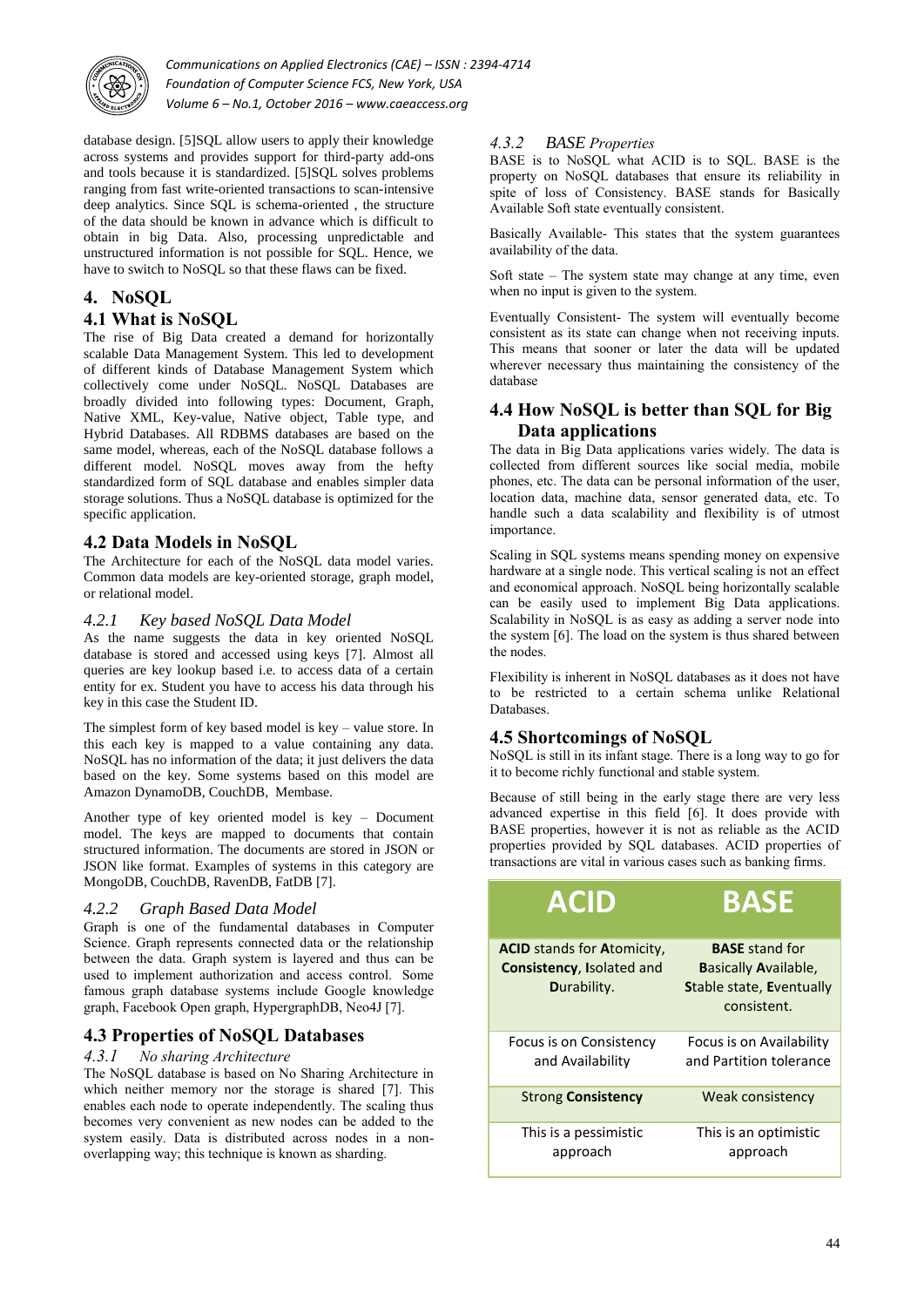

| Complex mechanisms          | Simple and fast       |
|-----------------------------|-----------------------|
| Primarily used where data   | Primarily used where  |
| reliability and consistency | data availability and |
| is very important           | speed is important    |

#### **Figure 1: ACID vs. BASE**

### **5. NewSQL**

#### **5.1 What is NewSQL**

NewSQL is a technology that aims at making current relational SQL more scalable. It's an attempt to combine NoSQL and SQL. SQL provides ACID properties but isn't fast enough when it comes to concurrency. NoSQL aims at Brewers CAP theorem but doesn't necessarily provide ACID properties. NewSQL tries to provide relational DBMS that has same scalability as NoSQL for OLTP while still providing ACID properties [10].

# **5.2 Architecture of NewSQL**

An ideal DBMS should scale elastically vertically as well as horizontally. It should allow new machines to be introduced easily in a system that's already up and running [8]. This wasn't possible to be performed efficiently with SQL. So NewSQL uses technology that's used in cloud computing and distributed applications. It implements distributed database technology. The databases are generally distributed. They follow the three tier architecture having three layers: an administrative tier, a transactional tier and a storage tier [8]. SQL provided vertical scaling but there was no provision for horizontal scaling. The NewSQL model provides horizontal scaling along with vertical scaling. The databases used are distributed while still providing ACID properties. They work efficiently in heavy load and are very robust. NewSQL also has a provision for distributed services which work with high efficiency.

#### **5.3 Properties of NewSQL**

NewSQL is a relational database. It supports ACID properties. Its schema is a combination of SQL and NoSQL. It provides horizontal scalability. It has cloud support and can also be used for OLTP. It supports SQL but query complexity is very high. NewSQL gives high performance by keeping all data in RAM. Scalability is provided by employing partitioning and replication in such a way queries generally do not have to communicate between multiple machines. They get the required information from a single host. This is why NewSQL is the best option for those who want to develop highly scalable and efficient OLTP systems.

| <b>Distinguishing</b><br>Feature | OldSQL    | <b>NoSQL</b>        | <b>NewSQL</b> |
|----------------------------------|-----------|---------------------|---------------|
| Relational                       | Yes       | No                  | Yes           |
| <b>ACID</b>                      | Yes       | No(Provides<br>CAP) | Yes           |
| SQL                              | Yes       | No                  | Yes           |
| OLTP                             | Not fully | Supported           | Fully         |

**Table 1: Comparison of SQL, NoSQL and NewSQL**

|                     | supported |      | supported |
|---------------------|-----------|------|-----------|
| Scaling             | No        | Yes  | Yes       |
| Query<br>Complexity | Low       | High | Very High |
| Distributed         | No        | Yes  | Yes       |

# **5.4 NewSQL and Big Data**

Big data is the term for a collection of data sets so large and complex that it becomes difficult to process using on-hand database management tools or traditional data processing applications [11]. The amount of information is so huge it requires thousands of servers running in parallel to work with this data. It involves many challenges like capturing of data, storage of data, processing and analysis of data. NewSQL allows you to work with this Big Data more efficiently.

# **5.5 Application of NewSQL: Google Spanner**

One application of NewSQL is Google Spanner. Spanner is a globally distributed database which is scalable. It is deployed at Google. It is based on NewSQL. It is a database that performs sharding of data that is horizontal partition of data and it is spread across many Paxos state machines [9]. Paxos state machines are used to solve consensus which is the process of agreeing upon one result when there are multiple participants. The datacenters are spread all over the world. The databases should be available globally. So for this purpose replication is used. The replication isn't completely random. It considers the geographic locality and what kind of data is required more frequently. Spanner works dynamically. It reshards and migrates data automatically for the purpose of load balancing [9]. For achieving low latency and high availability most applications would probably replicate data over three or five datacenters in one geographic region. Spanner is useful when applications want strong consistency and are distributed over a large area. Spanner performs versioning of the data and stores the time stamp which is the same as the commit time. Unrequired data can be deleted with proper policies for handling old data. Spanner is very useful for OLTP concerning Big Data. It uses SOL query language.



**Figure 1 : [3] Increase in revenue from 2011 to 2015**